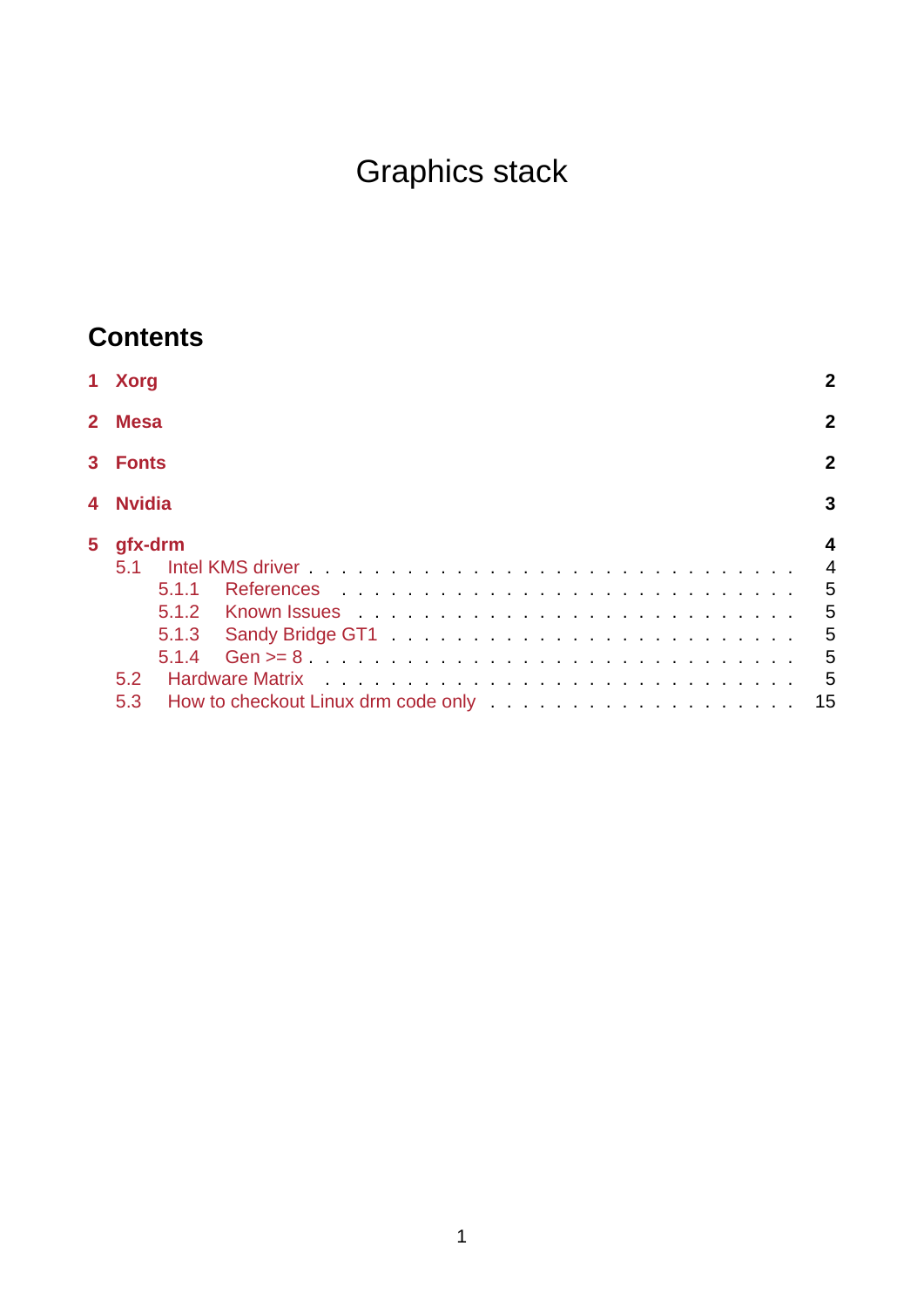Like most UNIX/Linux operating systems, OpenIndiana's GUI environment is based on the X Window System bundled with libraries and applications developed by the freedesktop.org community.

Therefore the Graphic Stack is comprised of: \* the opensource X11 display server Xorg, client libraries and utilities developed by the X.org Project, \* an OpenGL i[mplementation in](https://www.freedesktop.org/) the form of the opensource Mesa library, \* and illumos kernel drivers for different graphics adapters provided by the gfx-drm gate, \* together with the libdrm implementing communication between kernel drivers and userspa[ce componen](https://www.x.org/)ts through the Direct Rendering Infrastructure (DRI) protocol[.](https://www.mesa3d.org/)

All these components can [be insta](https://github.com/illumos/gfx-drm)lled using the unified buil[d syste](https://gitlab.freedesktop.org/mesa/drm)m oi-userland or simply installed from the package repositories.

Notes concerning different components are provided:

| Component     | Scope                                                                                        |
|---------------|----------------------------------------------------------------------------------------------|
| Xorg          | Building the Xorg display server,<br>protocol headers, client libraries and<br>applications. |
| Mesa          | Building the Mesa library and testing<br>OpenGL capabilities.                                |
| <b>Fonts</b>  | Packaging new fonts for OpenIndiana.                                                         |
| <b>Nvidia</b> | Installation of Nvidia's proprietary<br>graphics driver for Solaris.                         |
| gfx-drm       | Building the illumos KMS drivers and<br>libdrm from the gfx-drm gate.                        |

# **[1 Xo](#page-3-0)rg**

<span id="page-1-0"></span>All the Xorg components are build in oi-userland and located in the x11 directory:

https://github.com/OpenIndiana/oi-userland/tree/oi/hipster/components/x11

A bogus component is provided to rebuild the X11 gate: https://github.com/OpenIndiana/oiuserland/tree/oi/hipster/components/x11/x11-gate

[The upstream Solaris code is located at:](https://github.com/OpenIndiana/oi-userland/tree/oi/hipster/components/x11)

https://github.com/oracle/solaris-userland/tree/master/co[mponents/x11](https://github.com/OpenIndiana/oi-userland/tree/oi/hipster/components/x11/x11-gate)

# **[2 Mesa](https://github.com/oracle/solaris-userland/tree/master/components/x11)**

<span id="page-1-1"></span>To build Mesa use the x11/mesa component.

# **3 Fonts**

<span id="page-1-2"></span>Font components in oi-userland are located in the components/fonts directory.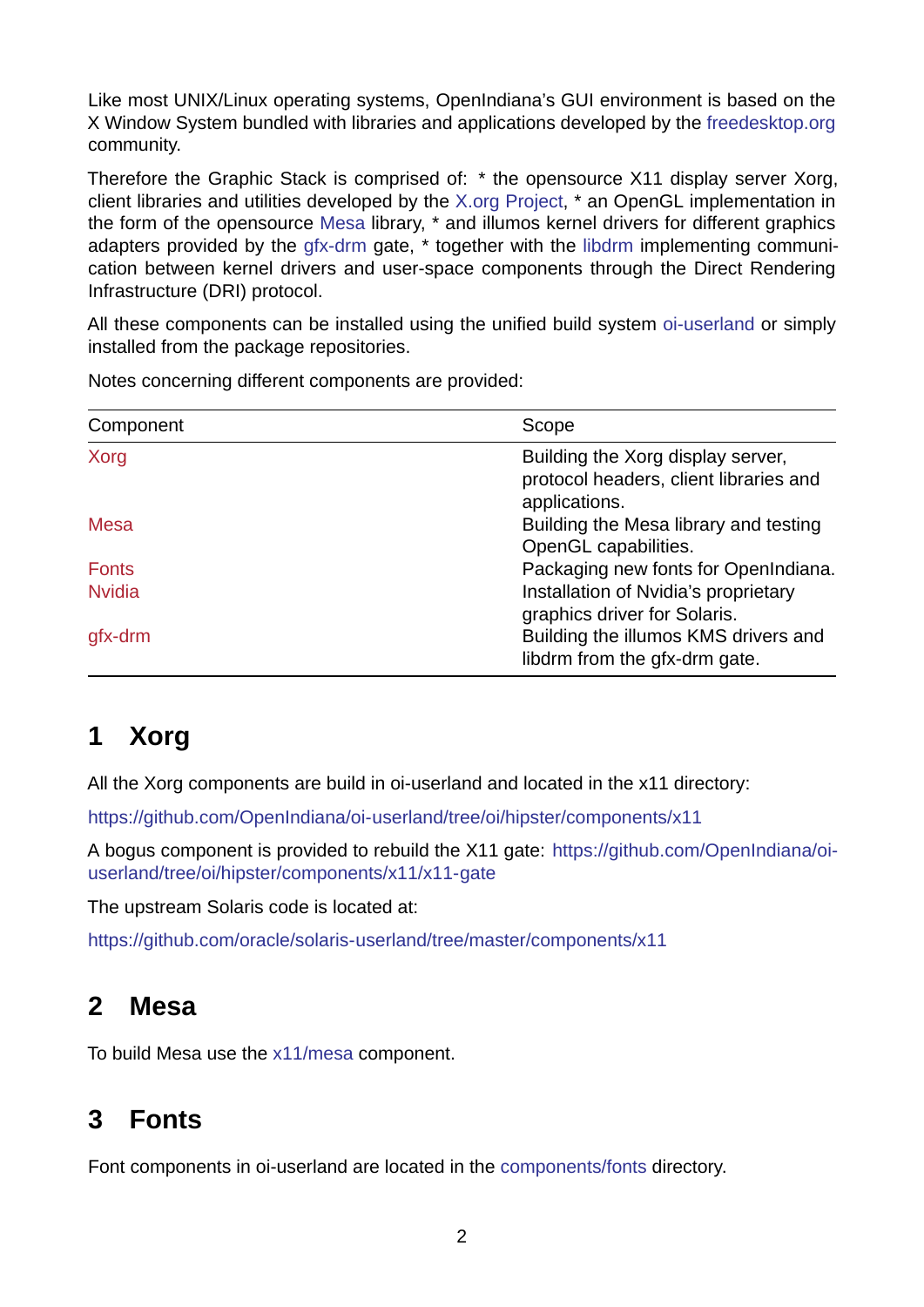### **4 Nvidia**

Nvidia provides Solaris x86-64/x86 packages of their proprietary driver for different families of graphic adapters.

<span id="page-2-0"></span>The Nvidia driver shipped with OpenIndiana is built using openindiana/nvidia-XXX e.g. openindiana/nvidia-470 component.

The list of currently supported and legacy drivers is updated on the Unix Drivers page.

| <b>Series</b> | Label                      | <b>Models</b>                                                     | <b>Notes</b>                                                        |
|---------------|----------------------------|-------------------------------------------------------------------|---------------------------------------------------------------------|
| 430.xx        | Current long lived branch  | Quadro RTX 4000-8000,<br>Quadro, Quadro Blade,<br>Quadro NVS, NVS |                                                                     |
| 415.xx        | Current short lived branch | Quadro RTX 4000-6000,<br>Quadro, Quadro Blade,<br>Quadro NVS, NVS |                                                                     |
| 396.xx        | Legacy GPU                 | GeForce 400 to Geforce GTX<br>10                                  | <b>Driver 396.24</b>                                                |
| 340.XX        | Legacy GPU                 | GeForce 8 to GeForce 700<br>series                                | Driver 340.106 ;<br>Delivers libvdpau<br>as part of the<br>package. |
| 304.xx        | Legacy GPU                 | GeForce 6 to GeForce 600<br>series                                | <b>Driver 304.137</b>                                               |

The drivers series 340.xx, 390.xx, and 490.xx are currently part of oi-userland, others may be installed manually following Nvidia's instructions.

The 390.xx drivers are current default.

Note on switching driver versions

```
# beadm create nvidia-460
# beadm mount nvidia-460 /tmp/nvidia-460
# pkg -R /tmp/nvidia-460 uninstall xorg-video nvidia nvidia-390
# pkg -R /tmp/nvidia-460 install nvidia-460
# beadm activate nvidia-460
# init 6
```
Note on manual driver installations:

```
# beadm create oi-nvidia
# beadm mount oi-nvidia /mnt
# pkg -R /mnt uninstall x11/server/xorg/driver/xorg-video driver/graphics/nvidia
# /bin/sh NVIDIA-Solaris-x86-390.48.run --extract-only
# cd NVIDIA-Solaris-x86-390.48
# pkgadd -R /mnt -d . NVDAgraphics NVDAgraphicsr
# bootadm update-archive -R /mnt
# beadm unmount -f oi-nvidia
# beadm activate oi-nvidia
# init 6
```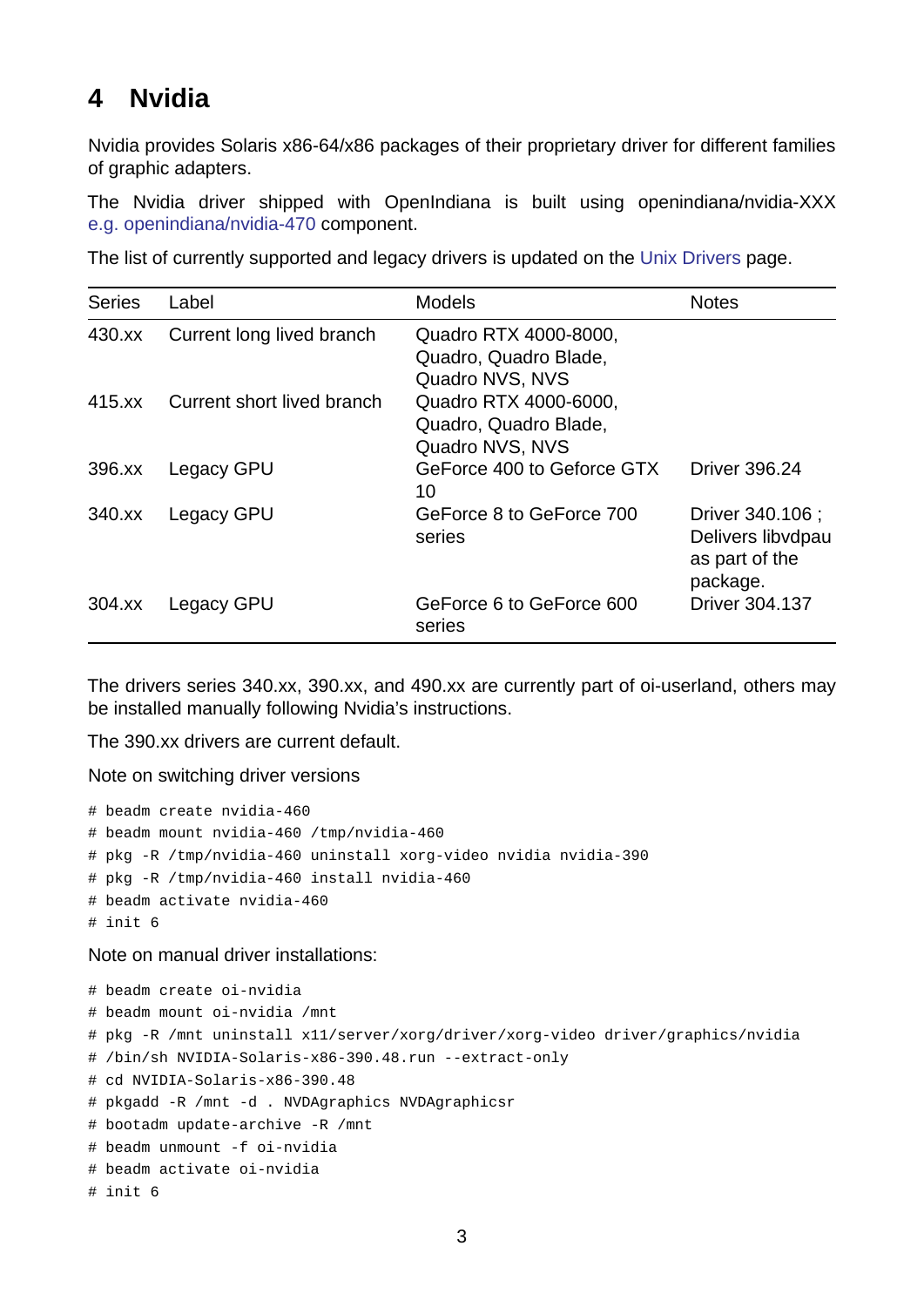### **5** gfx-drm

<span id="page-3-0"></span>The gfx-drm gate consists of different kernel components for support of various graphic adapters in the illumos and the Direct Rendering Infrastructure (DRI) library, libdrm.

| Component  | Description                                                                                                          |
|------------|----------------------------------------------------------------------------------------------------------------------|
| libdrm     | The library enables communication between<br>kernel components and user-space libraries<br>through the DRI protocol. |
| agpart     | Kernel driver for the Graphics Address Remapping<br>Table (GART) / Graphics Translation Table (GTT)<br>support.      |
| header-drm | System headers for DRM/KMS kernel drivers and<br>user-space libraries.                                               |
| i915       | Intel KMS driver for Intel Graphics Media<br>Accelerator (GMA) and Intel HD Graphics<br>adapters.                    |

#### **5.1 Intel KMS driver**

<span id="page-3-1"></span>The xorg-video-intel package is the open-source 2D graphics driver for the X Window System as implemented by X.org. It supports a variety of Intel graphics chipsets including:

- $\cdot$  i810/i810e/i810-dc100,i815,
- i830M,845G,852GM,855GM,865G,
- 915G/GM,945G/GM/GME,946GZ
- G/GM/GME/Q965,
- G/Q33,G/Q35,G41,G/Q43,G/GM/Q45
- PineView-M (Atom N400 series)
- PineView-D (Atom D400/D500 series)
- Intel(R) HD Graphics,
- Intel(R) Iris(TM) Graphics,
- Intel(R) Iris(TM) Pro Graphics.

Open source kernel driver(s) by Oracle:

https://github.com/oracle/solaris-userland/tree/master/components/x11/kernel/sun-src

The relevant kernel code is located in drm and i915 subfolders.

[An illumos port of Oracle code is available here:](https://github.com/oracle/solaris-userland/tree/master/components/x11/kernel/sun-src)

https://github.com/illumos/gfx-drm

Martin Bochnig, creator of OpenSXCE, initially backported the S12 driver to illumos available in oi-userland until December 20, 2016.

[It was then superseeded by the new](https://github.com/illumos/gfx-drm) gate providing improvements to the gfx private interface and agpgart driver, as well as containing userland libraries used by graphics, like libdrm.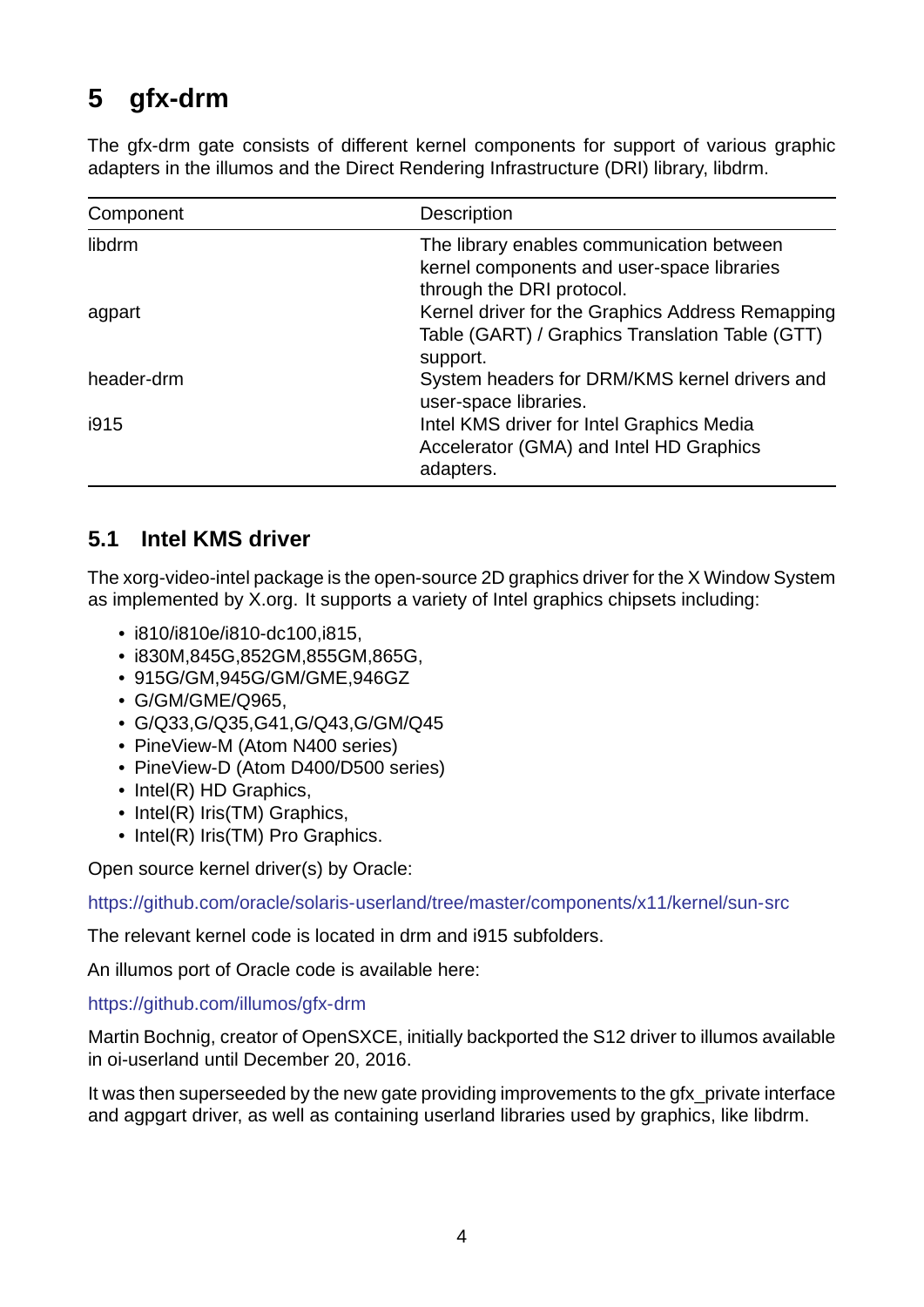#### **5.1.1 References**

Alan Coopersmith pointed to the following documents regarding DRI/KMS:

- <span id="page-4-0"></span>• http://www.phoronix.com/scan.php?page=news\_item&px=Solaris-DRM-KMS-2015
- http://www.x.org/wiki/Events/XDC2015/Program/#Fishel\_status\_drm\_i915\_solaris
- https://en.wikipedia.org/wiki/Direct\_Rendering\_Manager
- http://dri.freedesktop.org/wiki/
- [https://wiki.archlinux.org/index.php/kernel\\_mode\\_setting](http://www.x.org/wiki/Events/XDC2015/Program/#Fishel_status_drm_i915_solaris)
- [https://web.archive.org/web/20170711030533/http://l](https://en.wikipedia.org/wiki/Direct_Rendering_Manager)anyrd.com/topics/x-window[system/](http://dri.freedesktop.org/wiki/)

Additi[onally, information about driver development:](https://wiki.archlinux.org/index.php/kernel_mode_setting)

- [https://01.org/linuxgraphics](https://web.archive.org/web/20170711030533/http://lanyrd.com/topics/x-window-system/)
- http://dri.freedesktop.org/docs/drm/
- http://blog.ffwll.ch/2013/01/i915gem-crashcourse-overview.html
- [blog posts from the i915 Lin](https://01.org/linuxgraphics)ux maintainer http://blog.ffwll.ch/

#### **5.1.2 [Known Issues](http://blog.ffwll.ch/2013/01/i915gem-crashcourse-overview.html)**

<span id="page-4-1"></span>**5.1.2.1 SNA** SNA may cause segmentation [faults if enabled. If](http://blog.ffwll.ch/) so, just disable SNA and you can copy the attached 20-intel-uxa.conf to /etc/X11/xorg.conf.d/.

For now UXA mode is set by default.

#### **5.1.3 Sandy Bridge GT1**

<span id="page-4-2"></span>A hardware bug required implementing a workaround in the Intel ringbuffer implementation, occasional 1-2 second hangs may occur.

#### **5.1.4 Gen >= 8**

Generation 8 (and later) devices are not supported at all. They require Intel ringbuffer support, which is not implemented.

### **5.2 Hardware Matrix**

Reference:

- https://github.com/torvalds/linux/blob/master/include/drm/i915 pciids.h
- https://en.wikipedia.org/wiki/List\_of\_Intel\_graphics\_processing\_units
- http://src.illumos.org/source/xref/gfx-drm/usr/src/uts/intel/io/i915/i915\_drv.c#294

| Generationamily |              | Codename         | Model<br><b>PCI</b><br>id               | i915<br>support | xf86-video-intel<br>support |
|-----------------|--------------|------------------|-----------------------------------------|-----------------|-----------------------------|
| 2 <sub>nd</sub> | 1830         | Almador          | 0x3577830M,<br><b>I830MG</b>            |                 |                             |
| 2 <sub>nd</sub> | <b>I845G</b> | <b>Brookdale</b> | 0x2562845G,<br>1845GL,<br><b>I845GV</b> |                 |                             |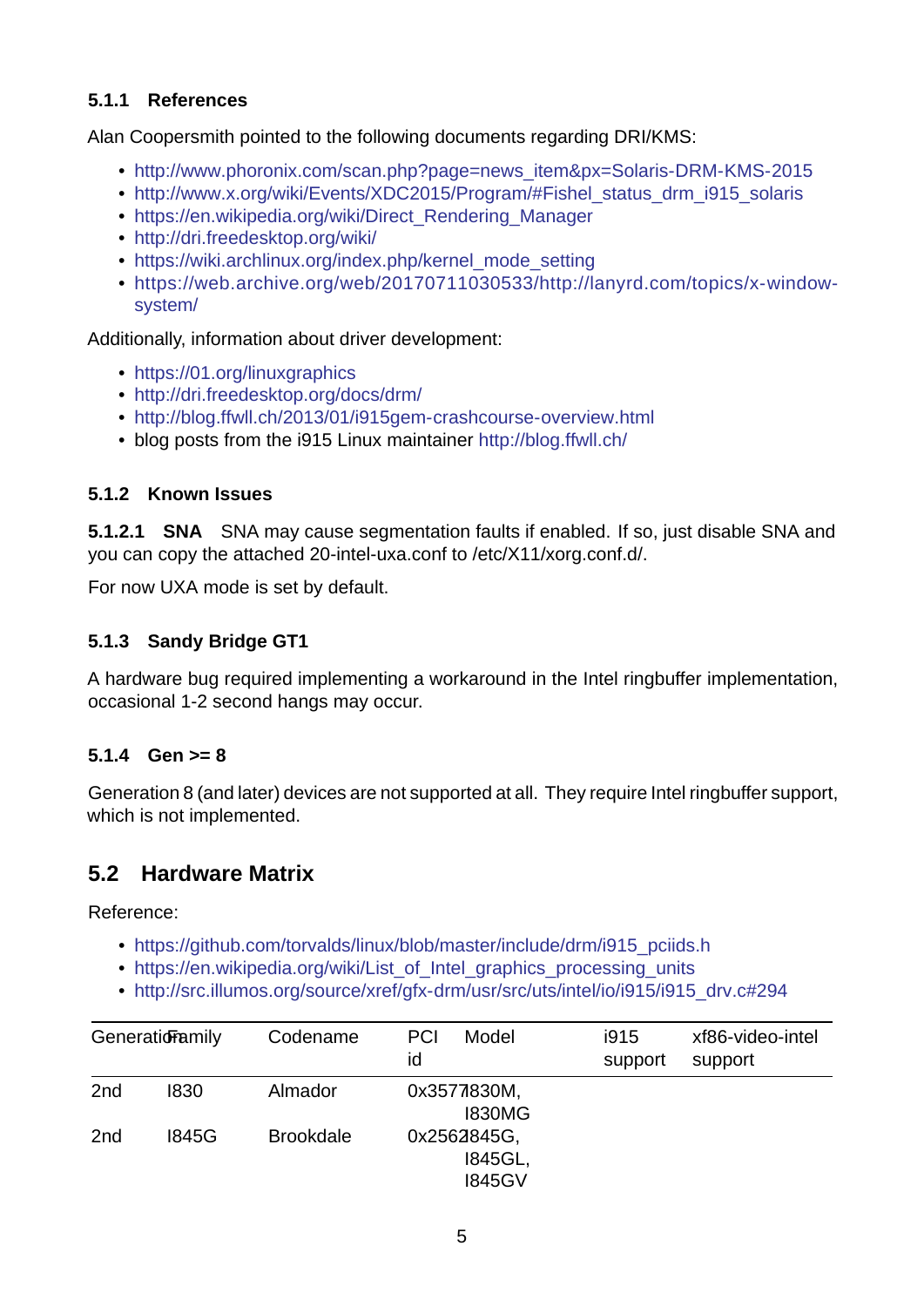| GeneratioFamily |                                         | Codename          | <b>PCI</b><br>id | Model                      | i915<br>support | xf86-video-intel<br>support |
|-----------------|-----------------------------------------|-------------------|------------------|----------------------------|-----------------|-----------------------------|
| 2nd<br>185X     |                                         |                   |                  |                            |                 |                             |
|                 |                                         | Montara           |                  | 0x3582855GM<br>0x358d855GM |                 |                             |
| 2nd             | <b>185X</b>                             | Montara           |                  |                            |                 |                             |
| 2nd             | <b>I865G</b>                            | Springdale        |                  | 0x2572865G                 |                 |                             |
| 3rd             | <b>I915G</b>                            | Grantsdale        |                  | 0x2582915G                 |                 |                             |
| 3rd             | <b>I915G</b>                            | Grantsdale        |                  | 0x258aE7221G               |                 |                             |
| 3rd             | <b>I915GM</b>                           | <b>Alviso</b>     |                  | 0x2592915GM                |                 |                             |
| 3rd             | <b>I945G</b>                            | Lakeport          |                  | 0x2772945G                 |                 |                             |
| 3rd             | <b>I945GM</b>                           | Calistoga         |                  | 0x27a2945GM                |                 |                             |
| 3rd             | <b>I945GM</b>                           | Calistoga         |                  | 0x27ad945GME               |                 |                             |
| 3rd             | G33                                     | <b>Bearlake</b>   |                  | 0x29b2Q35G                 |                 |                             |
| 3rd             | G33                                     | <b>Bearlake</b>   |                  | 0x29c2G33G                 |                 |                             |
| 3rd             | G33                                     | <b>Bearlake</b>   |                  | 0x29d2Q33G                 |                 |                             |
| 3rd             | PINEVIEW Pineview                       |                   | 0xa001           |                            |                 |                             |
| 3rd             | <b>PINEVIEW Pineview</b>                |                   | 0xa011           |                            |                 |                             |
| 4th             | <b>I965G</b>                            | Lakeport          |                  | 0x2972946GZ                |                 |                             |
| 4th             | 1965G                                   | <b>Bearlake</b>   |                  | 0x2982G35G                 |                 |                             |
| 4th             | <b>I965G</b>                            | <b>Broadwater</b> |                  | 0x2992965Q                 |                 |                             |
| 4th             | <b>I965G</b>                            | <b>Broadwater</b> |                  | 0x29a2965G                 |                 |                             |
| 4th             | <b>I965GM</b>                           | Crestline         |                  | 0x2a02965GM                |                 |                             |
| 4th             | <b>I965GM</b>                           | Crestline         |                  | 0x2a12965GME               |                 |                             |
| 4th             | <b>GM45</b>                             | Cantiga           |                  | 0x2a42GM45G                |                 |                             |
| 4th             | G45                                     | Eaglelake         |                  | 0x2e02GDEG                 |                 |                             |
| 4th             | G45                                     | Eaglelake         |                  | 0x2e12Q45G                 |                 |                             |
| 4th             | G45                                     | Eaglelake         |                  | 0x2e22G45G                 |                 |                             |
| 4th             | G45                                     | Eaglelake         |                  | 0x2e32G41G                 |                 |                             |
| 4th             | G45                                     | Eaglelake         |                  | 0x2e42B43G                 |                 |                             |
| 4th             | G45                                     | Eaglelake         |                  | 0x2e92B43G.1               |                 |                             |
| 5th             | <b>IRONLAKE Ironlake</b>                |                   | 0x0042           |                            |                 |                             |
|                 | D                                       | (Clarkdale)       |                  |                            |                 |                             |
| 5th             | <b>IRONLAKE Ironlake</b>                |                   | 0x0046           |                            |                 |                             |
|                 | M                                       | (Arrandale)       |                  |                            |                 |                             |
| 6th             | <b>SANDY</b><br><b>BRIDGE</b>           | Sandy Bridge      | 0x0102           |                            |                 |                             |
| 6th             | D<br><b>SANDY</b><br><b>BRIDGE</b><br>D | Sandy Bridge      | 0x0112           |                            |                 |                             |
| 6th             | <b>SANDY</b><br><b>BRIDGE</b><br>D      | Sandy Bridge      | 0x0122           |                            |                 |                             |
| 6th             | <b>SANDY</b><br><b>BRIDGE</b><br>D      | Sandy Bridge      | 0x010A           |                            |                 |                             |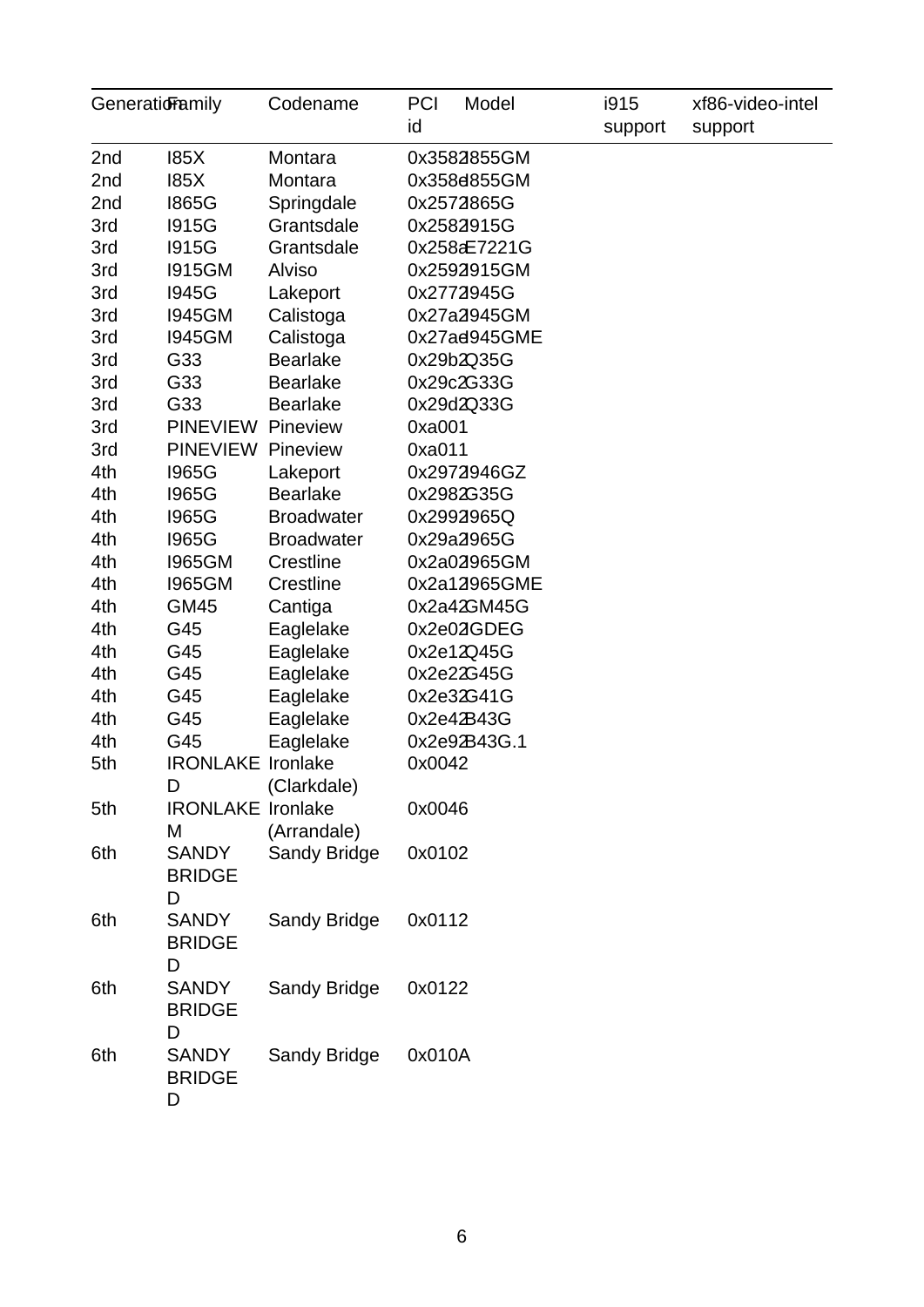| Generatioramily |                                    | Codename          | <b>PCI</b><br>Model<br>id | i915<br>support                                                                                                                         | xf86-video-intel<br>support |
|-----------------|------------------------------------|-------------------|---------------------------|-----------------------------------------------------------------------------------------------------------------------------------------|-----------------------------|
| 6th             | <b>SANDY</b><br><b>BRIDGE</b><br>M | Sandy Bridge      | 0x0106                    | HW bug<br>causes<br><b>GPU</b><br>hangs.<br>Work-<br>around<br>in place,<br>but one<br>may see<br>brief<br>render                       |                             |
| 6th             | <b>SANDY</b><br><b>BRIDGE</b><br>M | Sandy Bridge      | 0x0116                    | delays.<br>HW bug<br>causes<br><b>GPU</b><br>hangs.<br>Work-<br>around<br>in place,<br>but one<br>may see<br>brief<br>render<br>delays. |                             |
| 6th             | <b>SANDY</b><br><b>BRIDGE</b><br>M | Sandy Bridge      | 0x0126                    | HW bug<br>causes<br><b>GPU</b><br>hangs.<br>Work-<br>around<br>in place,<br>but one<br>may see<br>brief<br>render                       |                             |
| 7th             | <b>IVY</b><br><b>BRIDGE</b><br>M   | <b>Ivy Bridge</b> | 0x0156GT1 mobile          | delays.                                                                                                                                 |                             |
| 7th             | <b>IVY</b><br><b>BRIDGE</b><br>M   | <b>Ivy Bridge</b> | 0x0166GT2 mobile          |                                                                                                                                         |                             |
| 7th             | <b>IVY</b><br><b>BRIDGE</b><br>D   | <b>Ivy Bridge</b> | 0x0152GT1 desktop         |                                                                                                                                         |                             |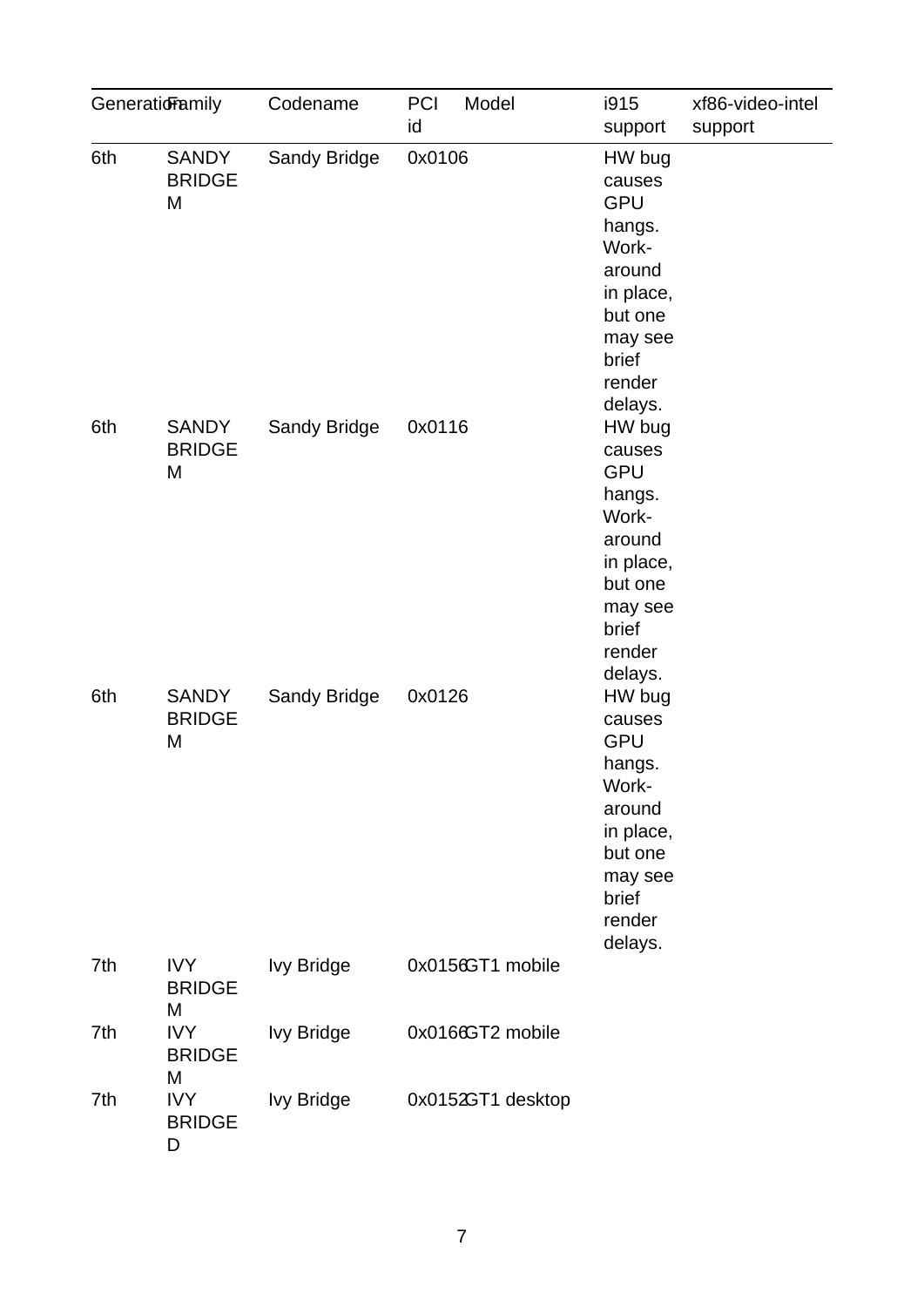| Generationamily |                                       | Codename          | <b>PCI</b><br>Model<br>id | i915<br>support | xf86-video-intel<br>support |
|-----------------|---------------------------------------|-------------------|---------------------------|-----------------|-----------------------------|
| 7th             | <b>IVY</b><br><b>BRIDGE</b>           | Ivy Bridge        | 0x0162GT2 desktop         |                 |                             |
| 7th             | D<br>IVY<br><b>BRIDGE</b>             | <b>Ivy Bridge</b> | 0x015aGT1 server          |                 |                             |
| 7th             | D<br><b>IVY</b><br><b>BRIDGE</b><br>D | <b>Ivy Bridge</b> | 0x016aGT2 server          |                 |                             |
| 7th             | <b>HASWELL Haswell</b><br>D           |                   | 0x0402GT1 desktop         |                 |                             |
| 7th             | <b>HASWELL Haswell</b><br>D           |                   | 0x0412GT2 desktop         |                 |                             |
| 7th             | <b>HASWELL Haswell</b><br>D           |                   | 0x0422GT3 desktop         |                 |                             |
| 7th             | <b>HASWELL Haswell</b><br>D           |                   | 0x040aGT1 server          |                 |                             |
| 7th             | <b>HASWELL Haswell</b><br>D           |                   | 0x041aGT2 server          |                 |                             |
| 7th             | <b>HASWELL Haswell</b><br>D           |                   | 0x042aGT3 server          |                 |                             |
| 7th             | <b>HASWELL Haswell</b><br>D           |                   | 0x040BGT1 reserved        |                 |                             |
| 7th             | <b>HASWELL Haswell</b><br>D           |                   | 0x041BGT2 reserved        |                 |                             |
| 7th             | <b>HASWELL Haswell</b><br>D           |                   | 0x042BGT3 reserved        |                 |                             |
| 7th             | <b>HASWELL Haswell</b><br>D           |                   | 0x040EGT1 reserved        |                 |                             |
| 7th             | <b>HASWELL Haswell</b><br>D           |                   | 0x041EGT2 reserved        |                 |                             |
| 7th             | <b>HASWELL Haswell</b><br>D           |                   | 0x042EGT3 reserved        |                 |                             |
| 7th             | <b>HASWELL Haswell</b><br>D           |                   | 0x0C02SDV GT1<br>desktop  |                 |                             |
| 7th             | <b>HASWELL Haswell</b><br>D           |                   | 0x0C1XDV GT2<br>desktop   |                 |                             |
| 7th             | <b>HASWELL Haswell</b><br>D           |                   | 0x0C2XDVGT3<br>desktop    |                 |                             |
| 7th             | <b>HASWELL Haswell</b><br>D           |                   | 0x0C0&DV GT1<br>server    |                 |                             |
| 7th             | <b>HASWELL Haswell</b><br>D           |                   | 0x0C1&DV GT2<br>server    |                 |                             |
| 7th             | <b>HASWELL Haswell</b><br>D           |                   | 0x0C2&DV GT3<br>server    |                 |                             |
| 7th             | <b>HASWELL Haswell</b><br>D           |                   | 0x0C0BDV GT1<br>reserved  |                 |                             |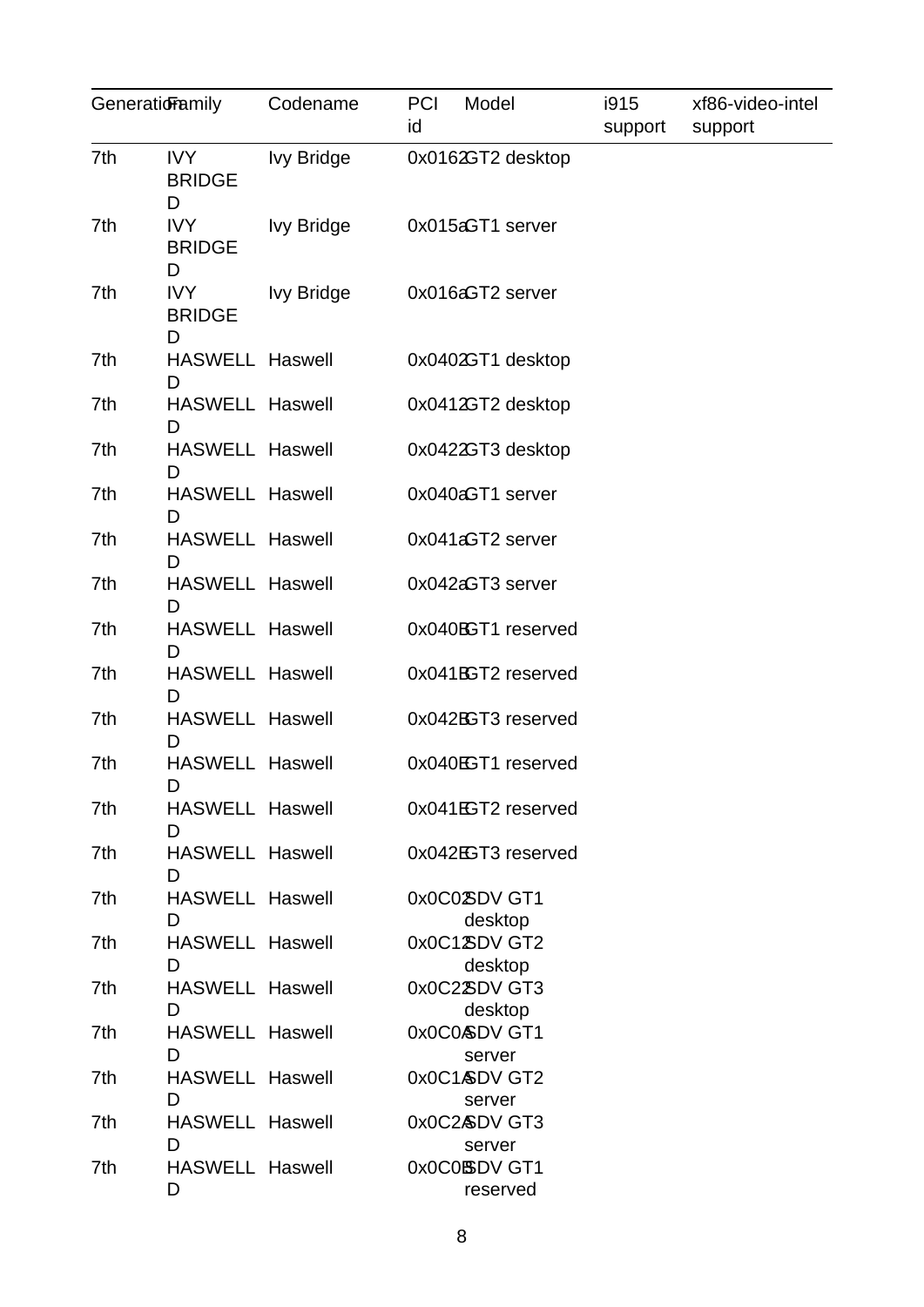| Generatioramily |                             | Codename | <b>PCI</b><br>id | Model                     | i915<br>support | xf86-video-intel<br>support |
|-----------------|-----------------------------|----------|------------------|---------------------------|-----------------|-----------------------------|
| 7th             | <b>HASWELL Haswell</b>      |          |                  | 0x0C1BDV GT2              |                 |                             |
|                 | D                           |          |                  | reserved                  |                 |                             |
| 7th             | <b>HASWELL Haswell</b>      |          |                  | 0x0C2BDV GT3              |                 |                             |
|                 | D                           |          |                  | reserved                  |                 |                             |
| 7th             | <b>HASWELL Haswell</b>      |          |                  | 0x0C0SDV GT1              |                 |                             |
|                 | D                           |          |                  | reserved                  |                 |                             |
| 7th             | <b>HASWELL Haswell</b>      |          |                  | 0x0C1SDV GT2              |                 |                             |
| 7th             | D<br><b>HASWELL Haswell</b> |          |                  | reserved<br>0x0C2ISDV GT3 |                 |                             |
|                 | D                           |          |                  | reserved                  |                 |                             |
| 7th             | <b>HASWELL Haswell</b>      |          |                  | 0x0A02ULT GT1             |                 |                             |
|                 | D                           |          |                  | desktop                   |                 |                             |
| 7th             | <b>HASWELL Haswell</b>      |          |                  | 0x0A12ULT GT2             |                 |                             |
|                 | D                           |          |                  | desktop                   |                 |                             |
| 7th             | <b>HASWELL Haswell</b>      |          |                  | 0x0A22ULT GT3             |                 |                             |
|                 | D                           |          |                  | desktop                   |                 |                             |
| 7th             | <b>HASWELL Haswell</b>      |          |                  | 0x0A0AJLT GT1             |                 |                             |
|                 | D                           |          |                  | server                    |                 |                             |
| 7th             | <b>HASWELL Haswell</b>      |          |                  | 0x0A1AJLT GT2             |                 |                             |
|                 | D                           |          |                  | server                    |                 |                             |
| 7th             | <b>HASWELL Haswell</b>      |          |                  | 0x0A2AULT GT3             |                 |                             |
|                 | D                           |          |                  | server                    |                 |                             |
| 7th             | <b>HASWELL Haswell</b>      |          |                  | OxOAOBJLT GT1             |                 |                             |
| 7th             | D<br><b>HASWELL Haswell</b> |          |                  | reserved<br>0x0A1BJLT GT2 |                 |                             |
|                 | D                           |          |                  | reserved                  |                 |                             |
| 7th             | <b>HASWELL Haswell</b>      |          |                  | OxOA2BLT GT3              |                 |                             |
|                 | D                           |          |                  | reserved                  |                 |                             |
| 7th             | <b>HASWELL Haswell</b>      |          |                  | 0x0D0CRW GT1              |                 |                             |
|                 | D                           |          |                  | desktop                   |                 |                             |
| 7th             | <b>HASWELL Haswell</b>      |          |                  | 0x0D1CRW GT2              |                 |                             |
|                 | D                           |          |                  | desktop                   |                 |                             |
| 7th             | <b>HASWELL Haswell</b>      |          |                  | 0x0D2CRW GT3              |                 |                             |
|                 | D                           |          |                  | desktop                   |                 |                             |
| 7th             | <b>HASWELL Haswell</b>      |          |                  | 0x0D0ÆRW GT1              |                 |                             |
|                 | D                           |          |                  | server                    |                 |                             |
| 7th             | <b>HASWELL Haswell</b>      |          |                  | 0x0D1ÆRW GT2              |                 |                             |
|                 | D                           |          |                  | server                    |                 |                             |
| 7th             | <b>HASWELL Haswell</b><br>D |          |                  | 0x0D2ÆRW GT3              |                 |                             |
| 7th             | <b>HASWELL Haswell</b>      |          |                  | server<br>0x0D0 ERW GT1   |                 |                             |
|                 | D                           |          |                  | reserved                  |                 |                             |
| 7th             | <b>HASWELL Haswell</b>      |          |                  | 0x0D16CRW GT2             |                 |                             |
|                 | D                           |          |                  | reserved                  |                 |                             |
| 7th             | <b>HASWELL Haswell</b>      |          |                  | 0x0D2 <b>ERW</b> GT3      |                 |                             |
|                 | D                           |          |                  | reserved                  |                 |                             |
|                 |                             |          |                  |                           |                 |                             |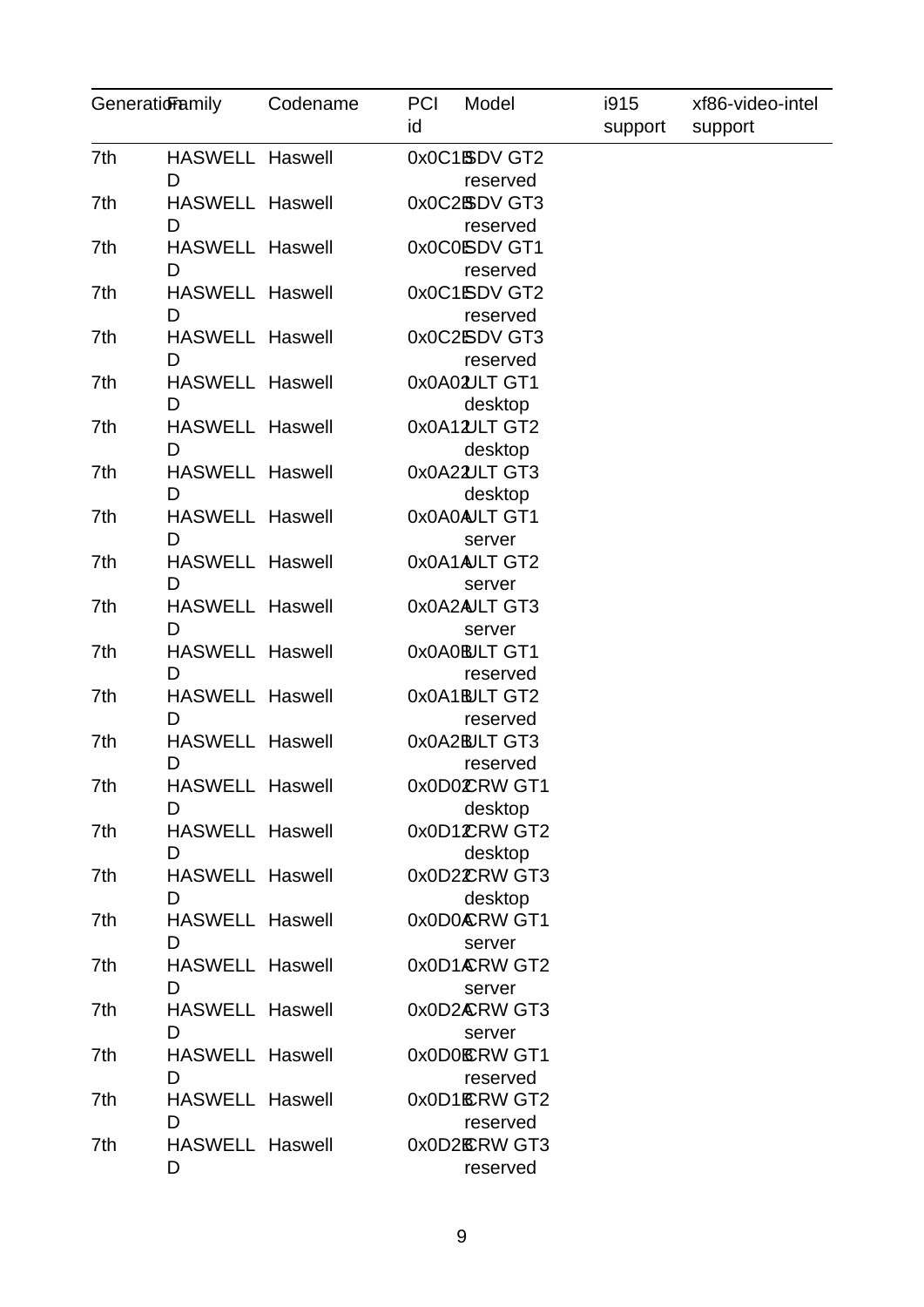| Generatioramily |                                | Codename                          | <b>PCI</b><br>id | Model                     | i915<br>support | xf86-video-intel<br>support |
|-----------------|--------------------------------|-----------------------------------|------------------|---------------------------|-----------------|-----------------------------|
| 7th             | <b>HASWELL Haswell</b><br>D    |                                   |                  | 0x0D0ERW GT1<br>reserved  |                 |                             |
| 7th             | <b>HASWELL Haswell</b><br>D    |                                   |                  | 0x0D1ERW GT2<br>reserved  |                 |                             |
| 7th             | <b>HASWELL Haswell</b><br>D    |                                   |                  | 0x0D2ERW GT3<br>reserved  |                 |                             |
| 7th             | <b>HASWELL Haswell</b><br>M    |                                   |                  | 0x0406GT1 mobile          |                 |                             |
| 7th             | <b>HASWELL Haswell</b><br>м    |                                   |                  | 0x0416GT2 mobile          |                 |                             |
| 7th             | <b>HASWELL Haswell</b><br>M    |                                   |                  | 0x0426GT2 mobile          |                 |                             |
| 7th             | <b>HASWELL Haswell</b><br>M    |                                   |                  | 0x0C06DV GT1<br>mobile    |                 |                             |
| 7th             | <b>HASWELL Haswell</b><br>M    |                                   |                  | 0x0C16DV GT2<br>mobile    |                 |                             |
| 7th             | <b>HASWELL Haswell</b><br>M    |                                   |                  | 0x0C26DV GT3<br>mobile    |                 |                             |
| 7th             | <b>HASWELL Haswell</b><br>M    |                                   |                  | 0x0A0&JLT GT1<br>mobile   |                 |                             |
| 7th             | <b>HASWELL Haswell</b><br>M    |                                   |                  | 0x0A16ULT GT2<br>mobile   |                 |                             |
| 7th             | <b>HASWELL Haswell</b><br>M    |                                   |                  | 0x0A26ULT GT3<br>mobile   |                 |                             |
| 7th             | <b>HASWELL Haswell</b><br>M    |                                   |                  | 0x0A0EUX GT1<br>mobile    |                 |                             |
| 7th             | <b>HASWELL Haswell</b><br>M    |                                   |                  | 0x0A1EJLX GT2<br>mobile   |                 |                             |
| 7th             | <b>HASWELL Haswell</b><br>M    |                                   |                  | 0x0A2EULT GT3<br>reserved |                 |                             |
| 7th             | <b>HASWELL Haswell</b><br>M    |                                   |                  | 0x0D0CRW GT1<br>mobile    |                 |                             |
| 7th             | <b>HASWELL Haswell</b><br>M    |                                   |                  | 0x0D1CRW GT2<br>mobile    |                 |                             |
| 7th             | <b>HASWELL Haswell</b><br>M    |                                   |                  | 0x0D2CRW GT3<br>mobile    |                 |                             |
| 7th             | <b>VALLEY</b><br><b>VIEW M</b> | <b>Valley View</b><br>(Bay Trail) | 0x0f30           |                           |                 |                             |
| 7th             | <b>VALLEY</b><br><b>VIEW M</b> | <b>Valley View</b><br>(Bay Trail) | 0x0f31           |                           |                 |                             |
| 7th             | <b>VALLEY</b><br><b>VIEW M</b> | <b>Valley View</b><br>(Bay Trail) | 0x0f32           |                           |                 |                             |
| 7th             | <b>VALLEY</b><br><b>VIEW M</b> | <b>Valley View</b><br>(Bay Trail) | 0x0f33           |                           |                 |                             |
| 7th             | <b>VALLEY</b><br>VIEW M        | <b>Valley View</b><br>(Bay Trail) | 0x0157           |                           |                 |                             |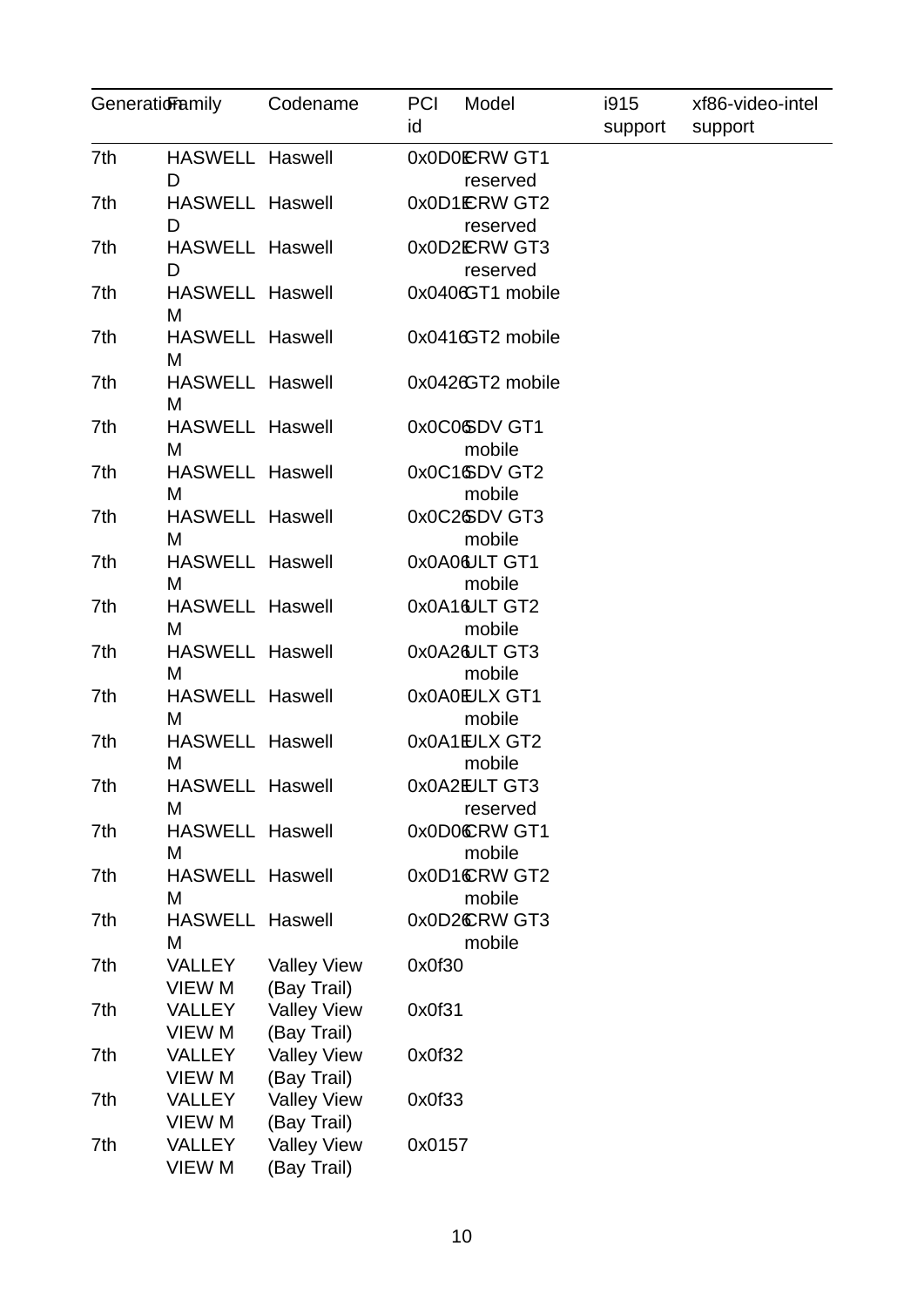| Generatioramily | Codename                                                     | <b>PCI</b><br>Model<br>id | i915<br>support                                          | xf86-video-intel<br>support |
|-----------------|--------------------------------------------------------------|---------------------------|----------------------------------------------------------|-----------------------------|
| 7th             | <b>Valley View</b><br>VALLEY<br>(Bay Trail)<br><b>VIEW D</b> | 0x0155                    |                                                          |                             |
| 8th             | <b>BROADWELBroadwell</b><br>GT12M                            | 0x1602GT1 ULT             | Gen<br>$>= 8$<br><b>NOT</b><br>sup-<br>ported<br>at all. |                             |
| 8th             | <b>BROADWELBroadwell</b><br>GT12M                            | 0x1606GT1 ULT             |                                                          |                             |
| 8th             | <b>BROADWELBroadwell</b><br>GT12M                            | 0x160BGT1 Iris            |                                                          |                             |
| 8th             | <b>BROADWELBroadwell</b><br>GT12M                            | 0x160EGT1 ULX             |                                                          |                             |
| 8th             | <b>BROADWELBroadwell</b><br>GT12M                            | 0x1612GT2 Halo            |                                                          |                             |
| 8th             | <b>BROADWELBroadwell</b><br>GT12M                            | 0x1616GT2 ULT             |                                                          |                             |
| 8th             | <b>BROADWELBroadwell</b><br>GT12M                            | 0x161BGT2 ULT             |                                                          |                             |
| 8th             | <b>BROADWELBroadwell</b><br>GT12M                            | 0x161EGT2 ULX             |                                                          |                             |
| 8th             | <b>BROADWELBroadwell</b><br>GT12D                            | 0x160AGT1 Server          |                                                          |                             |
| 8th             | <b>BROADWELBroadwell</b><br>GT12D                            | 0x160DGT1<br>Workstation  |                                                          |                             |
| 8th             | <b>BROADWELBroadwell</b><br>GT12D                            | 0x161AGT2 Server          |                                                          |                             |
| 8th             | <b>BROADWELBroadwell</b><br>GT12D                            | 0x161DGT2<br>Workstation  |                                                          |                             |
| 8th             | <b>BROADWEL Broadwell</b><br>GT3M                            | 0x1622GT3 ULT             |                                                          |                             |
| 8th             | <b>BROADWEL Broadwell</b><br>GT3M                            | 0x1626GT3 ULT             |                                                          |                             |
| 8th             | <b>BROADWELBroadwell</b><br>GT3M                             | 0x162BGT3 Iris            |                                                          |                             |
| 8th             | <b>BROADWELBroadwell</b><br>GT3M                             | 0x162EGT3 ULX             |                                                          |                             |
| 8th             | <b>BROADWELBroadwell</b><br>GT <sub>3</sub> D                | 0x162AGT3 Server          |                                                          |                             |
| 8th             | <b>BROADWEL Broadwell</b><br>GT3D                            | 0x162DGT3<br>Workstation  |                                                          |                             |
| 8th             | <b>BROADWELBroadwell</b><br><b>RSVDM</b>                     | 0x1632JLT                 |                                                          |                             |
| 8th             | <b>BROADWELBroadwell</b><br><b>RSVDM</b>                     | 0x1636ULT                 |                                                          |                             |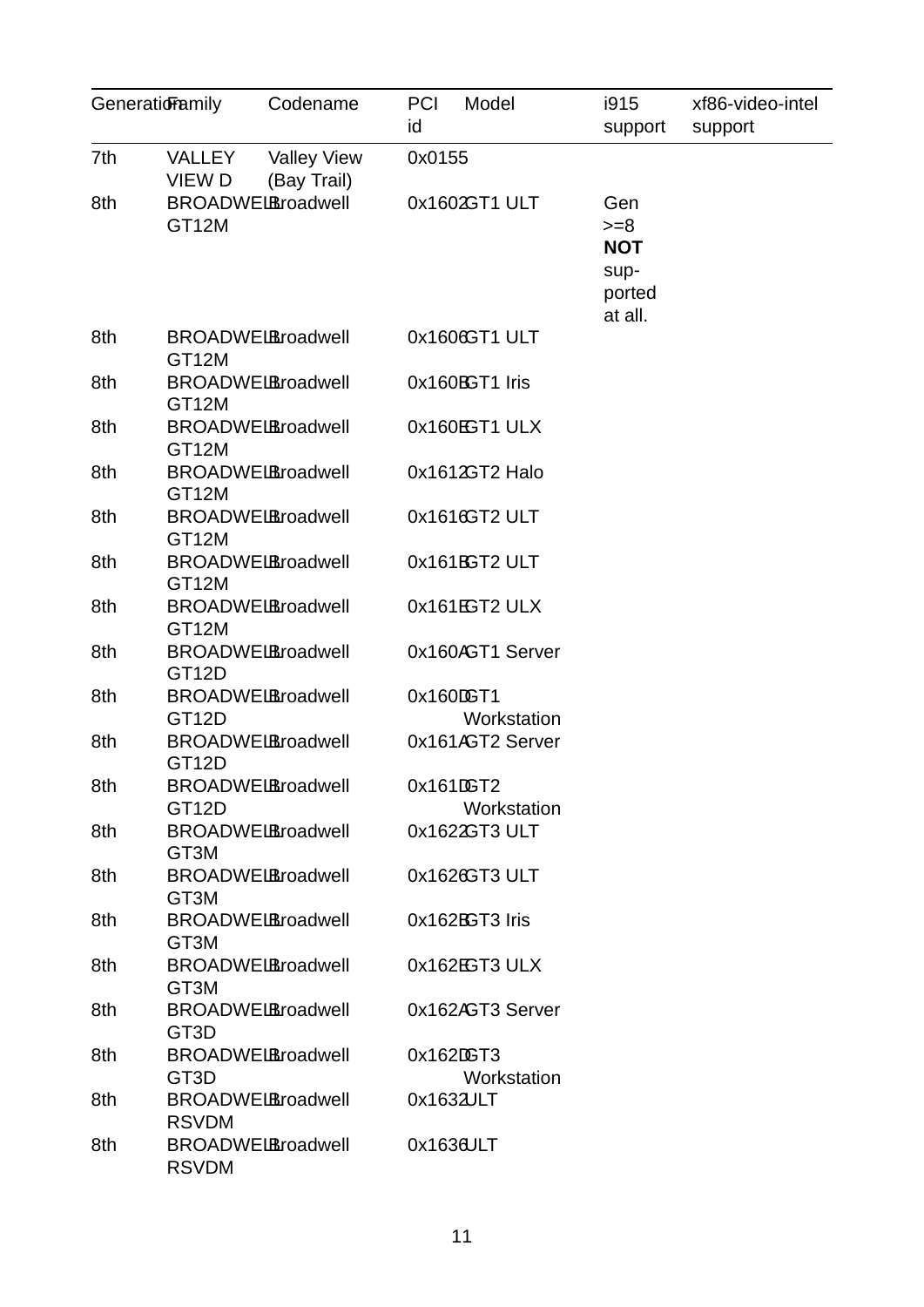| GeneratioFamily                                 |                                          | Codename                                          | <b>PCI</b><br>id | Model             | i915<br>support | xf86-video-intel<br>support |
|-------------------------------------------------|------------------------------------------|---------------------------------------------------|------------------|-------------------|-----------------|-----------------------------|
| 8th<br><b>BROADWELBroadwell</b><br><b>RSVDM</b> |                                          |                                                   | 0x163Bris        |                   |                 |                             |
| 8th                                             | <b>BROADWELBroadwell</b><br><b>RSVDM</b> |                                                   | 0x163EULX        |                   |                 |                             |
| 8th                                             | <b>BROADWELBroadwell</b><br><b>RSVDD</b> |                                                   |                  | 0x163AServer      |                 |                             |
| 8th                                             | <b>BROADWELBroadwell</b><br><b>RSVDD</b> |                                                   |                  | 0x163DWorkstation |                 |                             |
| 8th                                             | <b>CHERRY</b><br><b>VIEW</b>             | <b>Cherry View</b><br>(Braswell,<br>Cherry Trail) | 0x22b0           |                   |                 |                             |
| 8th                                             | <b>CHERRY</b><br><b>VIEW</b>             | <b>Cherry View</b><br>(Braswell,<br>Cherry Trail) | 0x22b1           |                   |                 |                             |
| 8th                                             | <b>CHERRY</b><br><b>VIEW</b>             | <b>Cherry View</b><br>(Braswell,                  | 0x22b2           |                   |                 |                             |
| 8th                                             | <b>CHERRY</b><br><b>VIEW</b>             | Cherry Trail)<br><b>Cherry View</b><br>(Braswell, | 0x22b3           |                   |                 |                             |
| 9th                                             | <b>SKYLAKE</b><br>GT1                    | Cherry Trail)<br>Skylake                          |                  | 0x1906ULT GT1     |                 |                             |
| 9th                                             | SKYLAKE Skylake<br>GT1                   |                                                   |                  | 0x190EULX GT1     |                 |                             |
| 9th                                             | SKYLAKE Skylake<br>GT1                   |                                                   |                  | 0x1902DT GT1      |                 |                             |
| 9th                                             | SKYLAKE Skylake<br>GT1                   |                                                   |                  | 0x190BHalo GT1    |                 |                             |
| 9th                                             | SKYLAKE Skylake<br>GT1                   |                                                   |                  | 0x190ASRV GT1     |                 |                             |
| 9th                                             | SKYLAKE Skylake<br>GT <sub>2</sub>       |                                                   |                  | 0x1916ULT GT2     |                 |                             |
| 9th                                             | SKYLAKE Skylake<br>GT <sub>2</sub>       |                                                   |                  | 0x1921ULT GT2F    |                 |                             |
| 9th                                             | SKYLAKE Skylake<br>GT <sub>2</sub>       |                                                   |                  | 0x191EULX GT2     |                 |                             |
| 9th                                             | SKYLAKE Skylake<br>GT <sub>2</sub>       |                                                   |                  | 0x1912DT GT2      |                 |                             |
| 9th                                             | SKYLAKE Skylake<br>GT <sub>2</sub>       |                                                   |                  | 0x191BHalo GT2    |                 |                             |
| 9th                                             | SKYLAKE Skylake<br>GT <sub>2</sub>       |                                                   |                  | 0x191ASRV GT2     |                 |                             |
| 9th                                             | SKYLAKE Skylake<br>GT <sub>2</sub>       |                                                   |                  | 0x191DWKSGT2      |                 |                             |
| 9th                                             | SKYLAKE Skylake<br>GT <sub>3</sub>       |                                                   |                  | 0x1923JLT GT3     |                 |                             |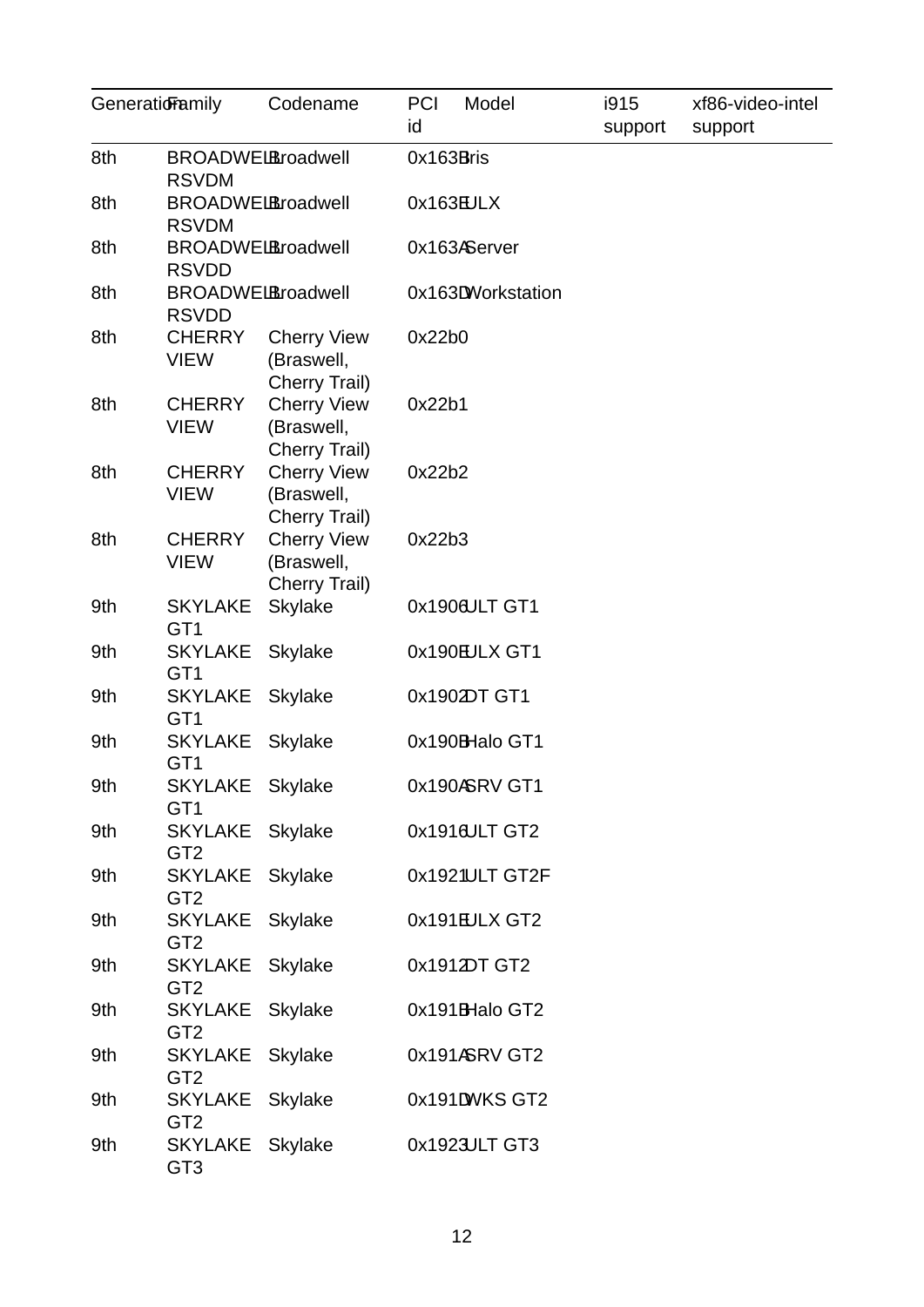| Generatioramily |                                    | Codename      | <b>PCI</b><br>Model<br>id    | i915<br>support | xf86-video-intel<br>support |
|-----------------|------------------------------------|---------------|------------------------------|-----------------|-----------------------------|
| 9th             | SKYLAKE Skylake<br>GT <sub>3</sub> |               | 0x1926ULT GT3                |                 |                             |
| 9th             | SKYLAKE Skylake<br>GT <sub>3</sub> |               | 0x1927ULT GT3                |                 |                             |
| 9th             | SKYLAKE<br>GT <sub>3</sub>         | Skylake       | 0x192BHalo GT3               |                 |                             |
| 9th             | <b>SKYLAKE</b><br>GT <sub>3</sub>  | Skylake       | 0x192ASRV GT3                |                 |                             |
| 9th             | SKYLAKE Skylake<br>GT4             |               | 0x1932DT GT4                 |                 |                             |
| 9th             | SKYLAKE Skylake<br>GT4             |               | 0x193BHalo GT4               |                 |                             |
| 9th             | SKYLAKE Skylake<br>GT4             |               | 0x193DWKS GT4                |                 |                             |
| 9th             | SKYLAKE Skylake<br>GT4             |               | 0x193ASRV GT4                |                 |                             |
| 9th             | <b>BROXTON Goldmont</b>            | (Apollo Lake) | 0x0A84                       |                 |                             |
| 9th             | <b>BROXTON Goldmont</b>            | (Apollo Lake) | 0x1A84                       |                 |                             |
| 9th             | <b>BROXTON Goldmont</b>            | (Apollo Lake) | 0x1A85                       |                 |                             |
| 9th             | <b>BROXTON Goldmont</b>            | (Apollo Lake) | 0x5A84APL HD<br>Graphics 505 |                 |                             |
| 9th             | <b>BROXTON Goldmont</b>            | (Apollo Lake) | 0x5A85APL HD<br>Graphics 500 |                 |                             |
| 9th             | <b>KABY</b><br>LAKE<br>GT1         | Kaby Lake     | 0x5913JLT GT1.5              |                 |                             |
| 9th             | <b>KABY</b><br><b>LAKE</b><br>GT1  | Kaby Lake     | 0x5915ULX GT1.5              |                 |                             |
| 9th             | <b>KABY</b><br><b>LAKE</b><br>GT1  | Kaby Lake     | 0x5917DT GT1.5               |                 |                             |
| 9th             | <b>KABY</b><br><b>LAKE</b><br>GT1  | Kaby Lake     | 0x590&ULT GT1                |                 |                             |
| 9th             | <b>KABY</b><br><b>LAKE</b><br>GT1  | Kaby Lake     | 0x590EULX GT1                |                 |                             |
| 9th             | <b>KABY</b><br><b>LAKE</b><br>GT1  | Kaby Lake     | 0x5902DT GT1                 |                 |                             |
| 9th             | <b>KABY</b><br><b>LAKE</b><br>GT1  | Kaby Lake     | 0x5908Halo GT1               |                 |                             |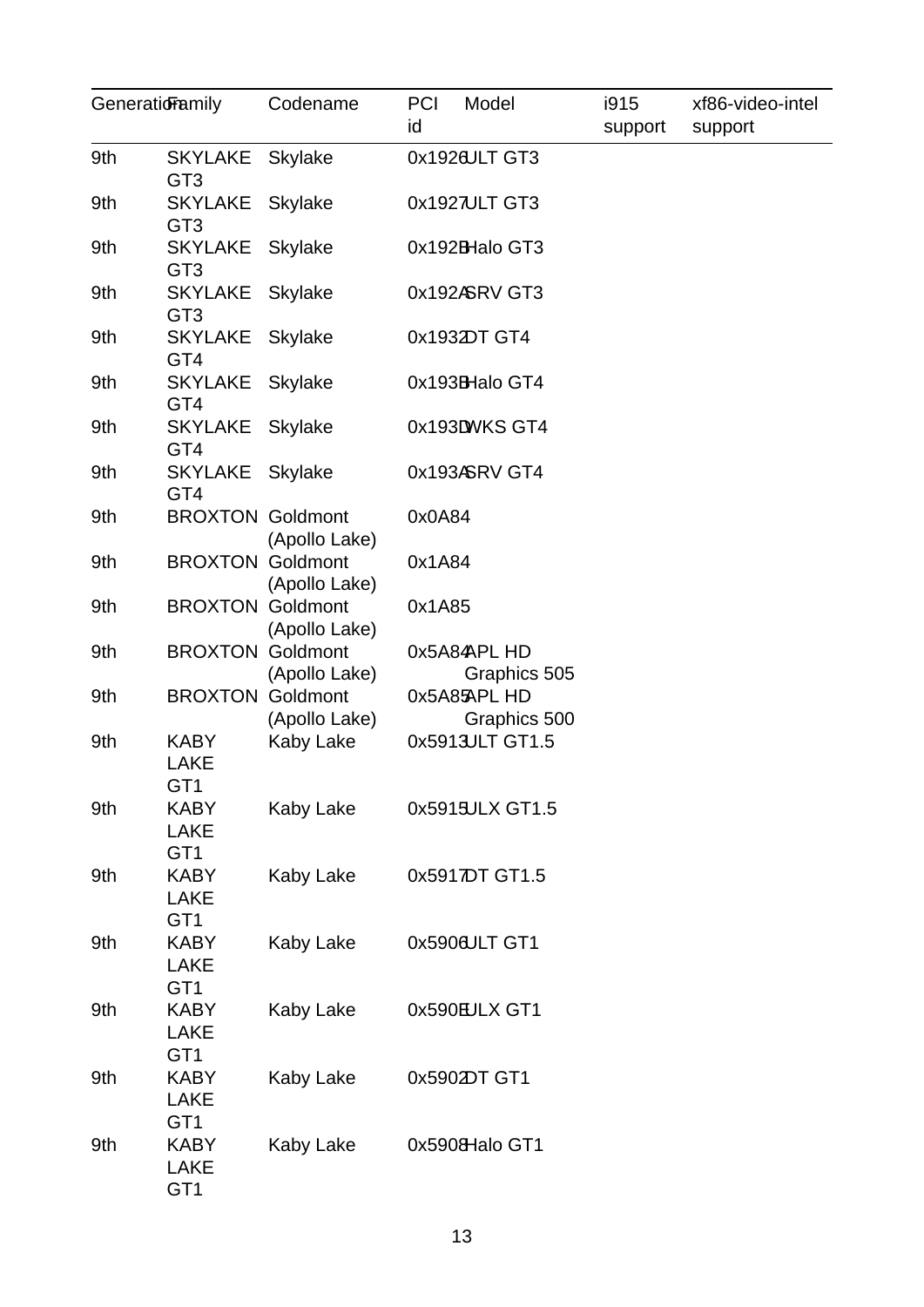| GeneratioFamily |                                               | Codename    | <b>PCI</b><br>Model<br>id | i915<br>support | xf86-video-intel<br>support |
|-----------------|-----------------------------------------------|-------------|---------------------------|-----------------|-----------------------------|
| 9th             | <b>KABY</b><br><b>LAKE</b>                    | Kaby Lake   | 0x590BHalo GT1            |                 |                             |
| 9th             | GT1<br><b>KABY</b><br><b>LAKE</b><br>GT1      | Kaby Lake   | 0x590ASRV GT1             |                 |                             |
| 9th             | <b>KABY</b><br><b>LAKE</b><br>GT <sub>2</sub> | Kaby Lake   | 0x5916ULT GT2             |                 |                             |
| 9th             | <b>KABY</b><br><b>LAKE</b><br>GT <sub>2</sub> | Kaby Lake   | 0x5921ULT GT2F            |                 |                             |
| 9th             | <b>KABY</b><br><b>LAKE</b><br>GT <sub>2</sub> | Kaby Lake   | 0x591EULX GT2             |                 |                             |
| 9th             | <b>KABY</b><br><b>LAKE</b><br>GT <sub>2</sub> | Kaby Lake   | 0x5912DT GT2              |                 |                             |
| 9th             | <b>KABY</b><br><b>LAKE</b><br>GT <sub>2</sub> | Kaby Lake   | 0x591BHalo GT2            |                 |                             |
| 9th             | <b>KABY</b><br><b>LAKE</b><br>GT <sub>2</sub> | Kaby Lake   | 0x591ASRV GT2             |                 |                             |
| 9th             | <b>KABY</b><br><b>LAKE</b><br>GT <sub>2</sub> | Kaby Lake   | 0x591DWKSGT2              |                 |                             |
| 9th             | <b>KABY</b><br>LAKE<br>GT <sub>3</sub>        | Kaby Lake   | 0x5923JLT GT3             |                 |                             |
| 9th             | <b>KABY</b><br><b>LAKE</b><br>GT <sub>3</sub> | Kaby Lake   | 0x5926ULT GT3             |                 |                             |
| 9th             | <b>KABY</b><br><b>LAKE</b><br>GT <sub>3</sub> | Kaby Lake   | 0x5927ULT GT3             |                 |                             |
| 9th             | <b>KABY</b><br><b>LAKE</b><br>GT4             | Kaby Lake   | 0x593BHalo GT4            |                 |                             |
| 9th             | <b>COFFEE</b><br><b>LAKE</b>                  | Coffee Lake | 0x3E9CT1                  |                 |                             |
| 9th             | <b>COFFEE</b><br><b>LAKE</b>                  | Coffee Lake | 0x3E9DT GT2               |                 |                             |
| 9th             | <b>COFFEE</b><br><b>LAKE</b>                  | Coffee Lake | 0x3E92DT GT2              |                 |                             |
| 9th             | <b>COFFEE</b><br><b>LAKE</b>                  | Coffee Lake | 0x3E93GT1                 |                 |                             |